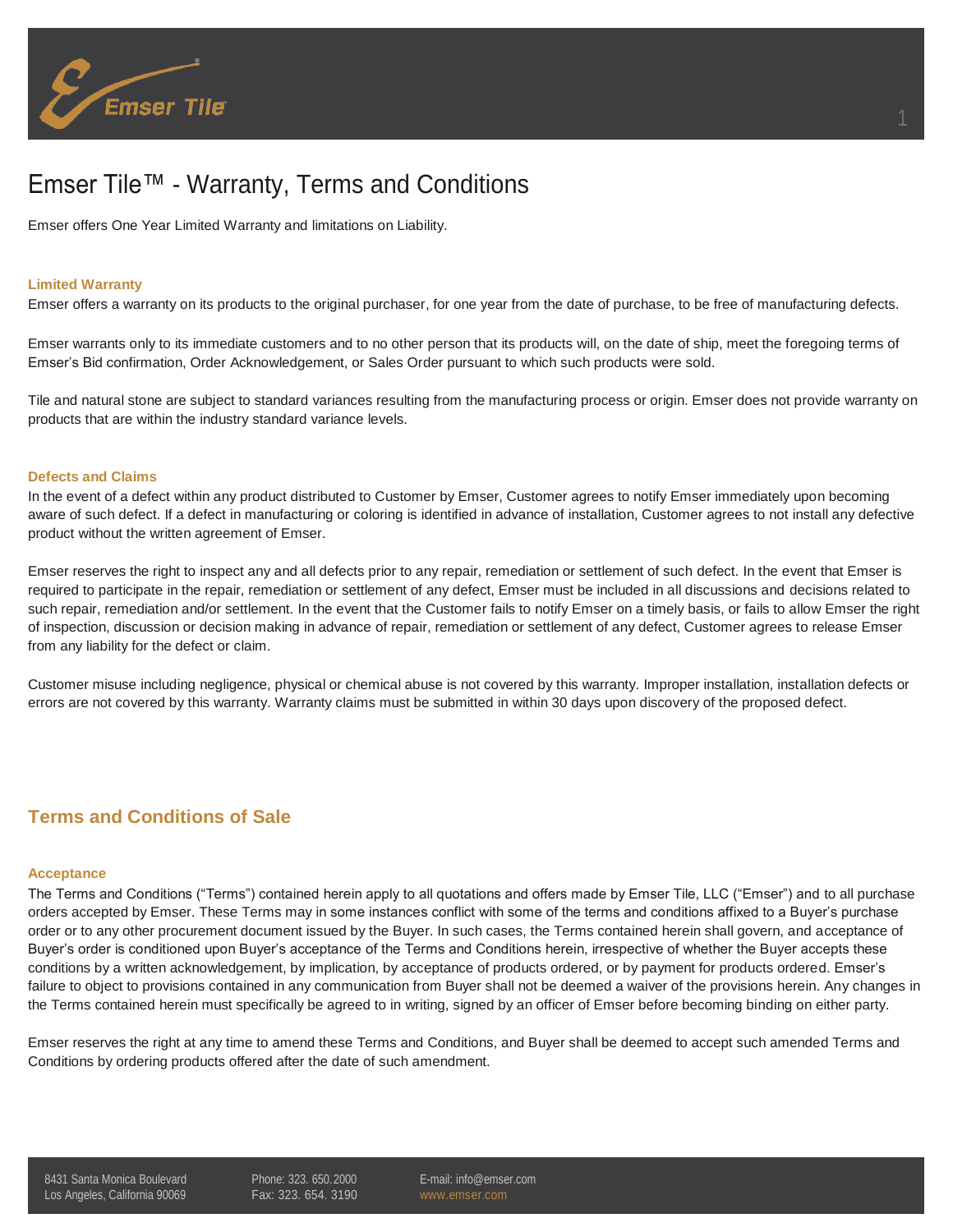

#### **Product and Prices**

Unless agreed to otherwise, in advance, in writing and signed by an Officer or Director of Emser, all catalog prices, and all offered prices are F.O.B. Emser's facility. All pricing quotes must be documented in writing and issued by Emser to be valid. Unless otherwise stated, prices quoted are firm for 30 days from the date quoted. Emser reserves the right to change its prices and the specifications of its products at any time without notice.

Prices do not include state, local, federal or other taxes and duties, and the same will be additionally charged unless a valid tax exemption or resale certificate is furnished to Emser prior to shipping. State and local taxes, when charged, are assessed based on those rates in effect at the Emser location selling or servicing the Buyer. All state, local, federal or other taxes and duties are the responsibility of the Buyer. Emser's failure to assess or collect adequate taxes at the time of sale does not relieve Buyer of the responsibility for actual tax liabilities.

All Emser tiles are nominal sizes. Sizes and prices include recommended joint allowances and joints shall not be deducted when estimating quantities.

Special order or Non-Stock Product (products not included in our current price list) orders require a 50% deposit. Buyer agrees that special order or Non-Stock Product orders are non-cancelable.

## **Transportation and Energy Surcharge**

A Transportation and Energy Surcharge is separately charged to the Buyer to defray the fluctuations and uncertainty in costs related to transportation, fuel, general expenses of logistics, and numerous other costs, assessments, and surcharges imposed upon Emser as it warehouses and positions product throughout its global supply chain. Many of these costs fluctuate continuously based on market conditions and other factors outside of Emser's control and cannot reasonably be reflected in Emser's competitive price list for products. Emser reserves the right to apply the variable surcharge in its sole discretion. All invoices are subject to the surcharge and subject to change without notice.

#### **Credit**

All orders, shipments and deliveries by Emser are subject to credit approval by Emser's Credit Department. As part of this credit approval, Emser may at any time decline to make any shipments or deliveries, and/or impose other terms or conditions or security arrangements as Emser, in its sole discretion, deems appropriate. Emser reserves and Buyer hereby grants Emser a security interest in any products sold to the extent of the invoiced amount. If Buyer defaults under any obligation hereunder, Buyer agrees to make products available so that Emser can repossess them. A copy of the invoice may be filed with appropriate authorities at any time as a financing statement. Upon Emser's request, Buyer will execute any documents to perfect Emser's security interest in any products.

Emser reserves the right in its sole discretion to require prepayment from any Buyer at any time and may refuse to sell and/or withhold further shipment until all overdue balances are made current.

Buyer shall be liable for and shall reimburse Emser for all costs and expenses it may incur in connection with collection of any amounts owed or in enforcement of its rights, including without limitation, reasonable attorneys' fees and expenses, court costs, and cost of collection agencies.

#### **Payment**

Buyer's obligation to pay outstanding invoices and all other amounts is not subject to reduction, set-off, counterclaim, or Buyer's receipt of payment from any third party. Buyer shall pay Emser on a timely basis pursuant to the credit terms provided and shown on Emser's invoice. Emser shall retain a purchase money security interest in all products sold until the entire purchase price has been paid in cash, in full. No check, money order, credit card, electronic payment or other form of payment shall constitute payment until it is paid by the bank on which it is drawn or by the institution of issue transmission.

Emser, in its sole discretion, reserves the right to specify the form of payment acceptable for settlement of invoices and other amounts (i.e. check, certified check, money order, credit card, wire transfer, ACH, or other electronic or non-electronic form or payment). Additionally, should the acceptance of any form of payment cause Emser to incur additional costs and fees, Buyer agrees to reimburse Emser for any such fees upon Emser's request.

8431 Santa Monica Boulevard Los Angeles, California 90069 Phone: 323. 650.2000 Fax: 323. 654. 3190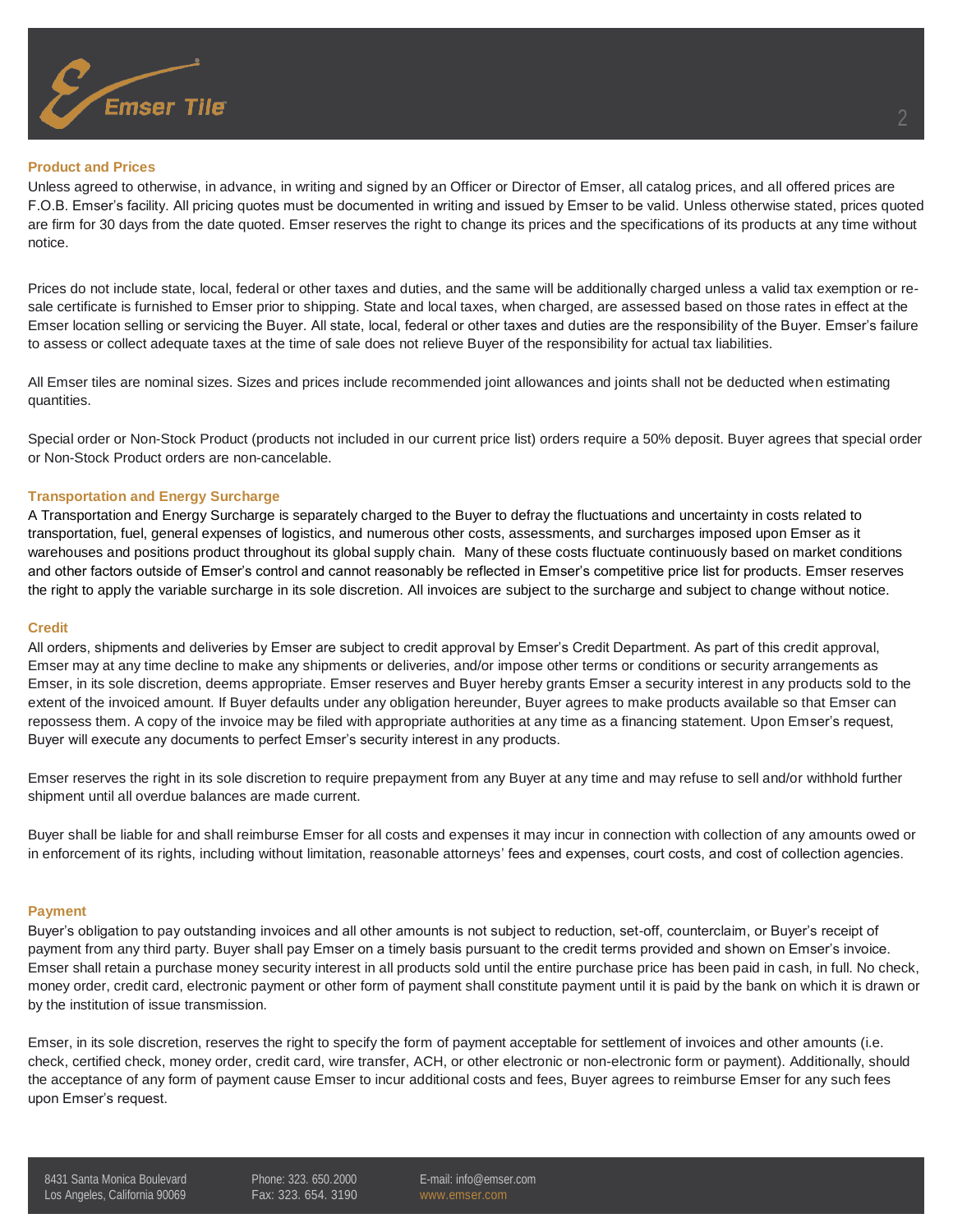

Any disputed amounts should be reported immediately and remitted with the undisputed amount by the payment due date. All billing disputes must be made within thirty (30) days of the applicable invoice date, or will be deemed to be waived. Balances remaining unpaid at the due date are subject, at the sole discretion of Emser, to the assessment of late fees applied at the rate of 1.5% per month, or the highest rate permitted by law, whichever is lower, until paid.

#### **Title and Delivery**

All shipments by Emser are F.O.B. Emser's facility, or, if applicable, the facility of an Emser affiliate or agent. Title and risk of loss or damage to products passes to Buyer upon delivery to Buyer, or a common carrier, at Emser's facility, or, if applicable, the facility of an Emser affiliate or agent.

Buyer acknowledges and agrees that delivery dates, when quoted, are estimates only and may be changed. Emser will use reasonable efforts to deliver in accordance with quoted delivery dates. However, Emser shall not be liable for nonperformance or delays caused by a shortage of raw materials, manufacturing problems, delivery or labor problems, priorities, acts of regulatory agencies or judicial bodies, discontinuation of a product line, acts of God or third parties, infringement claims, or other causes beyond its reasonable control.

Emser reserves the right to make delivery in installments. All such installments shall be separately invoiced and paid for when due, without regard to subsequent deliveries. Delay of any shipment shall not relieve the buyer of its obligation to accept remaining installments. In the event that Emser's ability to supply products becomes constrained, for any reason whatsoever, Emser may reduce quantities, delay shipments, or allocate products among its customers at its discretion.

If part or all of the products are to be delivered from outside of the continental borders of the United States, and such products are not available for any reason, then Emser may in its reasonable discretion replace the same with like products, but shall be under no obligation to do so. If Emser does not replace same, then Emser shall notify Buyer within a reasonable period of time and as Buyer's sole and exclusive remedy Emser shall give Buyer credit based upon Buyer's prepayments, if any, for the products.

#### **Inspection and Acceptance**

Any product sold or provided by Emser shall be deemed accepted by Buyer upon delivery. Claims for damage, shortage or errors in shipping must be recorded on the original receiving documents and reported within twenty-four (24) hours following delivery to Buyer.

It is the Buyer's responsibility to inspect all merchandise prior to installation. If for any reason the material is incorrect or unacceptable for installation, Buyer shall make such claim to Emser, in writing, before installation.

Emser's liability in respect to all claims shall be limited to accepting the return of incorrect or unacceptable product before installation, and then only after Emser has been notified in writing that the material is incorrect or unacceptable and has had the opportunity to inspect the product and conduct its own investigation. All original packaging materials must be kept until after inspection. Subsequent to any investigation, Emser shall have the right to supply substitute products. If substitute products are to be supplied, Emser shall have up to 90 days following the conclusion of Emser's investigation to so substitute.

All claims for incorrect or unacceptable product should be received in writing within 30 days from shipment date and prior to installation.

Installation of product is deemed acceptance of product and Emser shall not be liable for, and will not recognize, claims made after the start of the installation including claims of incorrect product; claims of incorrectly sized, colored, shaded, calibrated, or packaged product; claims of product not matching prior shipments; and/or any other product claims. Emser shall not be responsible for improper installation of products.

#### **Returns**

Special order or Non-Stock Product are not returnable and deposits on such are non-refundable. Returns of Emser Stock Product (product contained within Emser's current price list) is subject to the prior authorization of Emser, in its discretion.

3

8431 Santa Monica Boulevard Los Angeles, California 90069 Phone: 323. 650.2000 Fax: 323. 654. 3190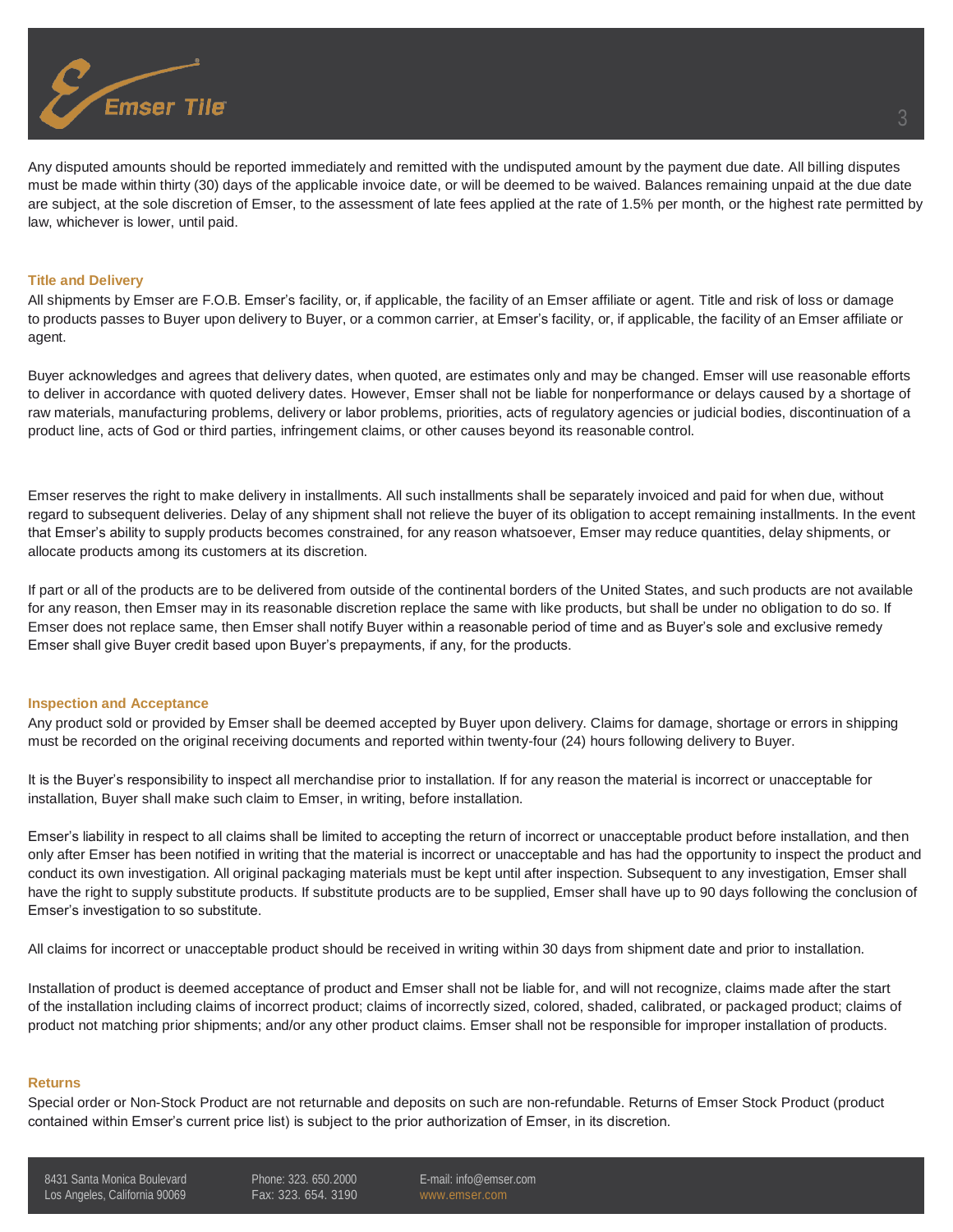

All return requests must be made within 30 days of shipment date. All product accepted for return must be in its original, unopened packaging, in full case quantities, and in good condition – suitable for resale. Returns are subject to a 25% Restocking Fee. Additionally, all costs of returning product to an Emser facility, or the facility of an affiliate, agent or original manufacturer, will be the responsibility of the Buyer. After the assessment of all costs of return, Buyer's account will either be credited for the excess of its deposit over such costs, or charged for the net of such costs in excess of its deposit.

#### **Indemnification**

Buyer shall at its own expense apply for and obtain any permits and inspections required for the installation and/or use of Emser's products. Emser makes no promise or representation that the products will conform to any federal, state or local laws, ordinances, regulations, codes or standards.

Emser shall not be responsible for any losses or damages sustained by the Buyer, or any other person, as a result of improper installation or misapplication of Emser's products. Buyer shall indemnify and hold harmless Emser and its agents and employees against any loss, damage, claim, suit, liability, judgment or expense (including, without limitation, attorney's fees) arising out of, or in connection with, any injury, damage to or loss of any property, or violation of any applicable laws or regulations resulting from, or in connection with, the sale, transportation, installation, use, or repair of Emser's products by the Buyer.

#### **Warranty**

Emser warrants only to its immediate Buyer, and to no other person, that its products will, on the date of shipment, meet the terms of Emser's Bid Confirmation, Order Acknowledgement, or Sales Order pursuant to which such products were sold.

**Manufactured Products:** Emser warrants that manufactured products will be free from defect for a period of oneyear from date of purchase. Defect is defined as a shortfall in the product to perform to specifications as disclosed in product or trade literature, within industry allowable tolerances as set forth in standard, national industry protocols.

This one-year express warranty is the sole warranty extended and replaces any statutory warranties to the maximum extent allowable by law. Customer misuse including negligence, physical, or chemical abuse is not covered by this warranty. Installation defects or installations that violate building codes are not covered by this warranty. All warranty claims must be reported immediately. Failure to report any warranty claim within 30 days of defect discovery will void this warranty. All products must be inspected prior to installation. Visual defects or nonconformities apparent prior to installation voids this warranty. Manufactured tile is subject to variation due to an inherent variability in raw materials and production processes. Ceramic tile with a rating of V3 or V4 may contain higher levels of variation. All products should be inspected prior to installation.

**Natural Stone Products:** Natural stone products, including, but not limited to, travertine, limestone, granite, marble, onyx, and slate, are products of nature mined and cut from natural formations which may inherently contain high levels of variation. Because these products are mined and cut from natural formations instead of manufactured, quality warranties are limited to the specified representations in Emser product literature, trade product literature, and guidelines established by the Marble Institute of America. Emser does not warrant natural stone products for shade, size, thickness, warping, cleft variations, surface finish variations, or other natural defects on stone products.

## **EMSER DISCLAIMS ANY AND ALL OTHER WARRANTIES, EXPRESS OR IMPLIED, INCLUDING BUT NOT LIMITED TO, WARRANTIES OF MERCHANTABILITY OR FITNESS FOR A PARTICULAR PURPOSE OR USE.**

No agent, employee or other representative of Emser has the authority to create any other affirmation, warranty or representation, either oral or written, regarding Emser's products.

**THE LIABILITY OF EMSER UNDER ANY THEORY OF LIABILITY (WHETHER CONTRACT, TORT, STRICT LIABILITY OR OTHERWISE) SHALL BE LIMITED AS FOLLOWS: THE SOLE AND EXCLUSIVE REMEDY FOR ANY BREACH OF WARRANTY, EXPRESS OR IMPLIED, SHALL BE THE REPLACEMENT OF DEFECTIVE GOODS F.O.B. EMSER'S FACILITY OR, AT EMSER'S OPTION, REFUND OF THE PURCHASE PRICE OF SUCH DEFECTIVE GOODS.**

8431 Santa Monica Boulevard Los Angeles, California 90069 Phone: 323. 650.2000 Fax: 323. 654. 3190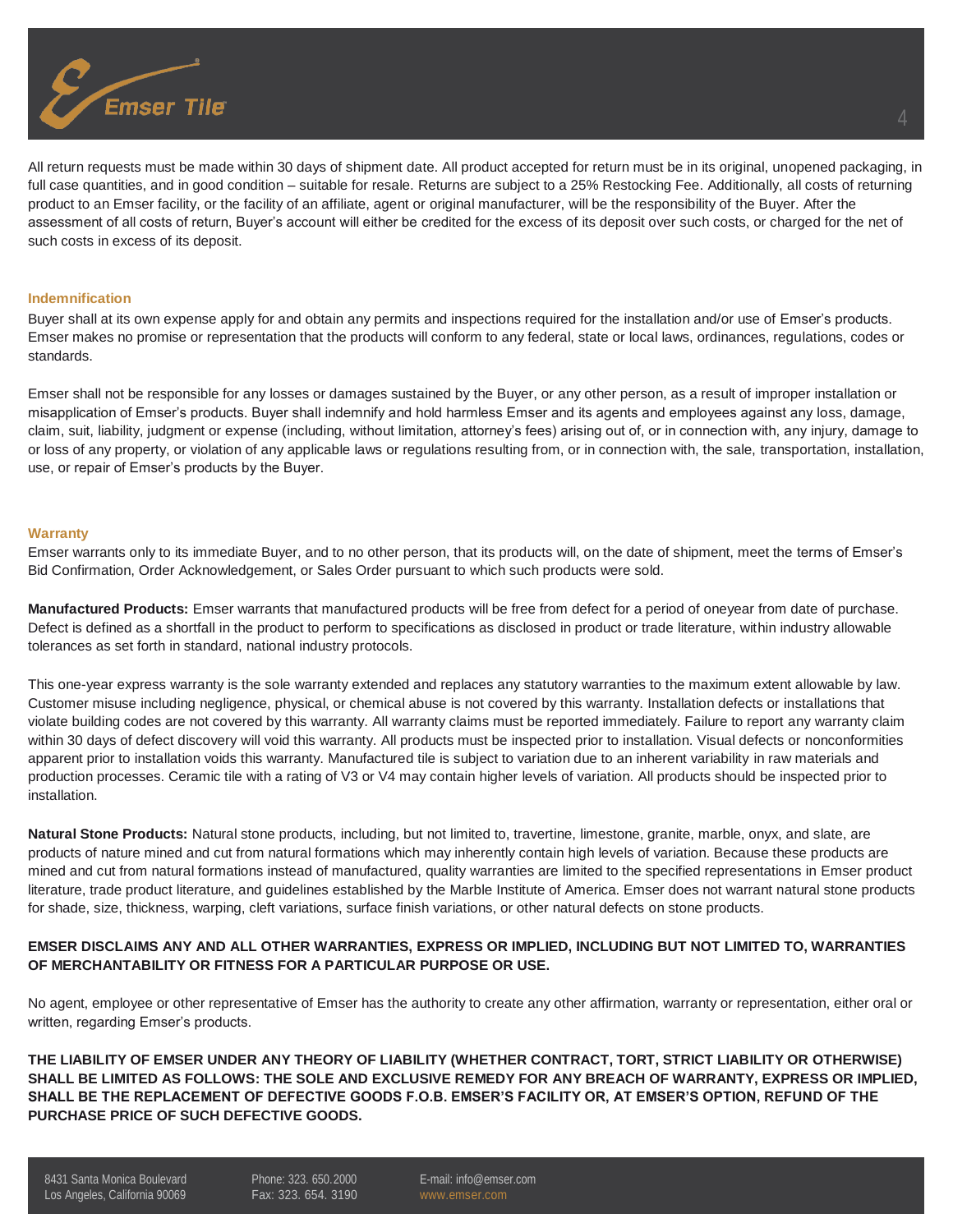

# **IN NO EVENT SHALL EMSER BE LIABLE FOR ANY SPECIAL, CONSEQUENTIAL, INDIRECT, OR OTHER DAMAGES BY REASON OF**

# **ANY BREACH OF WARRANTY, OR ANY DELAY OR FAILURE IN DELIVERY, WHETHER OR NOT EMSER HAS BEEN ADVISED OF THE POSSIBILITY OF SUCH DAMAGES.**

Buyer acknowledges and agrees that the foregoing disclaimer of warranties and limitations on Emser's liability are an essential basis for Buyer's agreement with Emser, that Emser would not have entered into this agreement but for such provisions, and that the exclusion of special, incidental, consequential, indirect or other damages shall apply and be enforced whether or not Emser is able to replace any defective goods or complete any delivery.

Any suit or other legal action that Buyer may bring against Emser arising out of the sale of goods or other transactions contemplated hereby (whether in contract, tort, strict liability or otherwise) must be filed within 12 months from the earlier of (i) delivery of goods hereunder, or (ii) the date of Emser's alleged breach. Buyer's failure to file within such period shall be deemed to act as a waiver and time bar for any and all claims against Emser Tile, LLC.

#### **Non-Waiver**

Emser's waiver of any of these Terms in any instance is limited to that instance and does not imply that Emser will waive such Terms on any future occasion.

#### **Notices**

Any notice to Buyer hereunder shall be deemed to have been given if sent by prepaid first class mail to the party concerned at its last know address. Notice to Emser shall be to its Headquarter office at 8431 Santa Monica Boulevard, Los Angeles, California 90069.

#### **Applicable Law**

Emser and Buyer agree that this agreement shall be deemed made in Los Angeles, California; that the internal laws of California shall govern; and that the state or federal courts sitting in Los Angeles County, California shall have jurisdiction and are the proper venue for all actions hereunder. Any dispute or disagreement arising out of the sale of goods contemplated hereby shall be submitted to binding arbitration before the American Arbitration Association (AAA) in Los Angeles, California, in accordance with its commercial arbitration rules then in effect. The arbitrator(s) shall award reasonable attorney's fees and costs to the prevailing party, and the arbitrator's award may be entered and enforced by any court of competent jurisdiction. All remedies of Emser hereunder shall be deemed cumulative and shall be in addition to any other remedies Emser may have under law. The exercise by Emser of any one or more remedies shall not be deemed an election of remedies by Emser Tile, LLC.

## **Emser Contact Info**

All inquiries concerning this statement and the Site in general may be sent to Customer Support Emser Tile 8431 Santa Monica Boulevard Los Angeles, CA 90069

or [info@emser.com.](mailto:info@emser.com)

Thank you for visiting Emser.com.